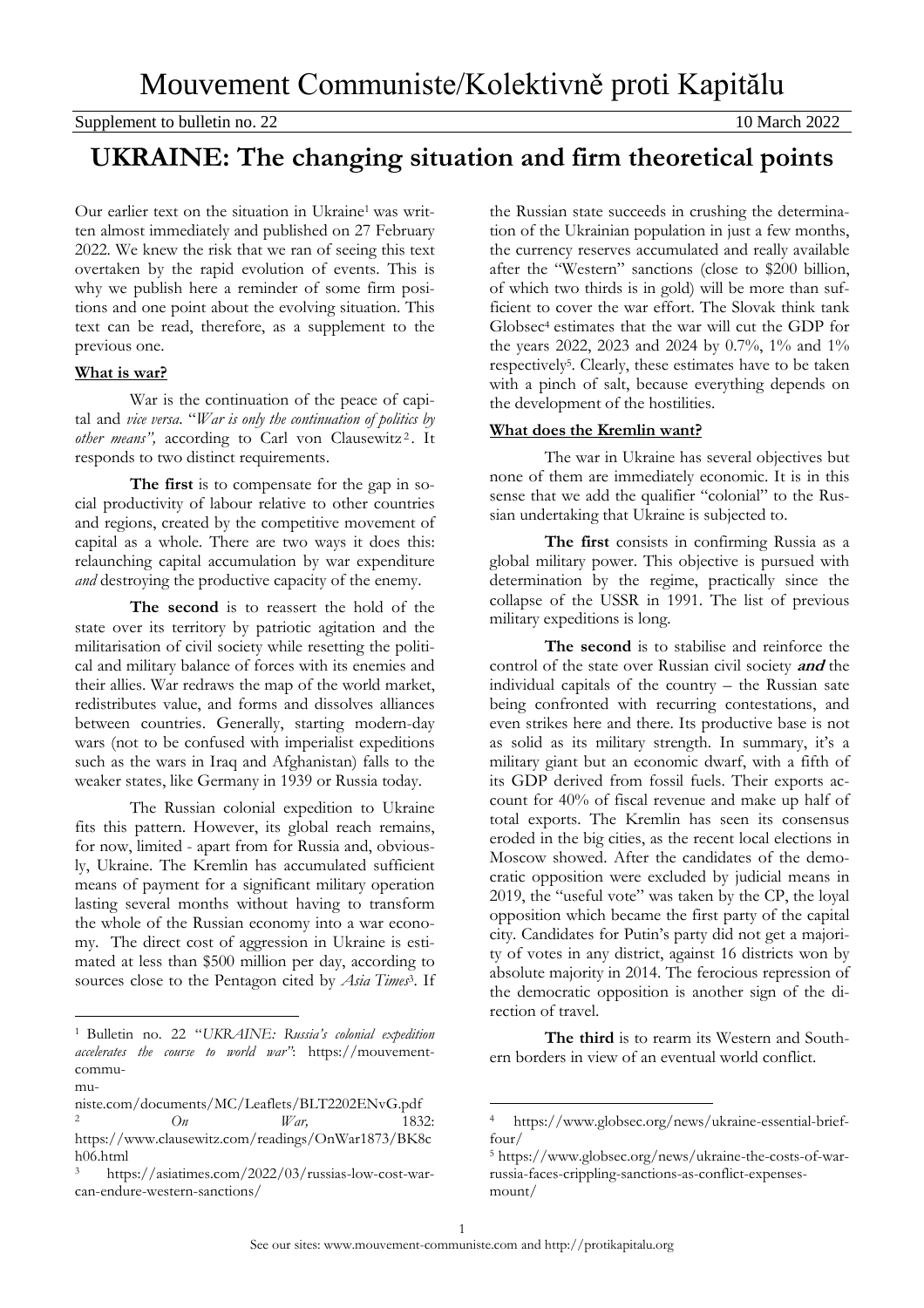**The fourth** is to move the centre of gravity of the Russian economic formation to the East. The economic and diplomatic rapprochement with China is there to see. The invasion of Ukraine is a consequence of the weakness of the Russian economy (the GDP of Russia is more or less equal to that of Benelux<sup>6</sup> ), having lost the battle of labour productivity in the European economic region. This represents its main external market (41.3% of its exports; 34.2% of its imports in 2019<sup>7</sup> ). Russia is confronted in the short to medium term with the strategic reorientation of the European energy sector – decarbonisation of energy sources, therefore a diminished use of fossil fuels (gas and oil). It is therefore not impossible that the plans to internalise energy sources set out in the EU Next Generation "transition plan" have pushed the Kremlin's decision to invade Ukraine. In this context, the war in Ukraine (which has lasted almost ten years at low intensity) is only a stage, perhaps even a less important one, in the plans of the Kremlin.

Russia has chosen to reposition itself both economically and geopolitically by turning more to the East and to China as a priority. Russia developed after the fall of Stalinist imperialism by accumulating capital through the export of mineral raw materials, oil and gas, cereals and products of first stage transformation of fossil fuels (basic chemicals, mainly fertilisers) to European countries and North America. The new regime has opened the floodgates for "Western" capital to flow into its productive apparatus. All major Russian non-military exporters have shares in "Western" companies and financial institutions. The Kremlin has also encouraged the influx of foreign direct investment (FDI) in several sectors, especially in durable and non-durable consumer goods, as well as increases in commercial and technological partnerships. The war in Ukraine, shortly preceded by the signing of the alliance with Beijing, whose elements were detailed in our first text, is likely to profoundly modify Russian participation in the world market. The furious reaction of the US probably also marks a point of no return. For the time being, however, it is difficult to draw a more precise picture, since it depends on the progress of the armed conflict. Contrary to the nonsense one reads here and there, the Russian government has considered the end of Russia's present capitalist development model and has been working for several years on an alternative model.

#### **What does Ukraine want?**

 $\overline{a}$ 

The Ukrainian state collapsed in a dozen or so days (to be generous), even before Russia made use

of its full firepower. The Army (the Navy and Air Force have long been out of the picture) is incapable of facing the enemy in large-scale battles. The presence for several days of a long column of Russian armoured vehicles at a standstill some sixty kilometres from Kiev, without being massively attacked, bears witness to this. The army systematically retreats to the urban centres, relying on popular resistance, without which the State would have already capitulated. The difference in firepower does not explain this state of affairs. There are reports of massive surrenders of soldiers (however, one should always be wary of this type of news). Western journalists have not seen any significant army operations after more than two weeks of fighting. What is certain is that Ukraine, which has been at war for nearly a decade, has done nothing to strengthen its air force and navy. However, the Ukrainian army has grown from 130,000 to 209,000 men, plus 900,000 reservists. Military spending has doubled to \$6 billion by 2020, according to the World Bank. To this we can add around \$14 billion coming from NATO between 2014 and 2020 (including \$2.5 billion from the US). Despite these enormous expenditures, the Ukrainian armed forces remain very weak in the vital areas of logistics, military aviation and the navy. There are 11,000 Ukrainian sailors, against 150,000 Russian. The Ukrainian state has been very weak since its creation, with a government which is unstable, inefficient and riddled with corruption. Moreover, the army is the heir to the former Russian army, so it has certainly acted as a brake on any possible project of restructuring. What is certain is that the high command of the Kyiv army is composed of generals trained in the former USSR. The preparation for war was also lacking in terms of logistics (food, energy, medical supplies etc.). The arming of the people, so much praised by Zelensky, was not followed up, apart from the parsimonious distribution of Kalashnikovs. The training of civilian volunteers began after the start of operations. The personal courage shown so far by Zelensky and some members of his close circle cannot mask the collapse of the Ukrainian state machine. Military victory for Russia is only a matter of time. In this context, well understood by the Kyiv government, the only possible outcome for it is to accept a partition of the country (already carried out in practice before the war, in 2014 by the signing of the Minsk protocol) which is even more unfavourable, to renounce joining NATO (guaranteed to Putin by Macron and Scholz before the start of hostilities) and the *de facto* demilitarisation of the country. Politically, on the other hand, Kyiv intends to transform the lost war into a domestic political victory. The patriotism which the population has shown is, in this sense, a step in that direction. The ongoing conflict acts as a catalyst and founding element of the real birth of the Ukrainian nation. The state will come out of it reinforced, without even counting the avalanche

<sup>6</sup> In 2020, Benelux: \$1,501 billion, and Russia: \$1,483 billion. 7

https://www.wto.org/french/res\_f/statis\_f/wts2019\_f/wt s2019\_f.pdf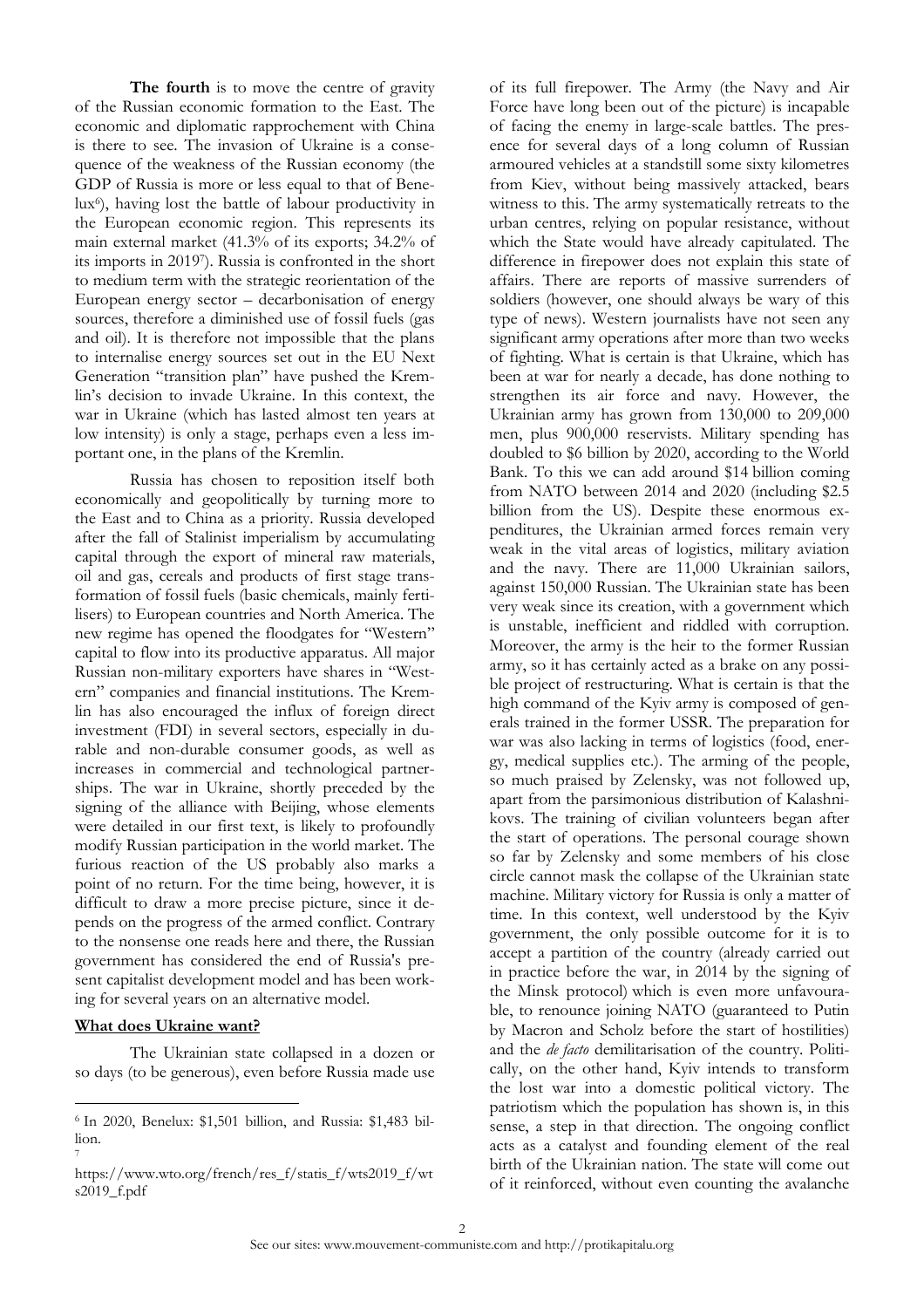of financial aid which it will garner from Western countries in the name of reconstruction.

#### **What do the Western powers want?**

The Western powers advance in disarray, despite their gestures of unity. They have several common objectives: to avoid an armed confrontation with Russia; to avoid destabilising the world market in oil and gas, and that of grains; blocking Ukraine from joining NATO (even if the US and UK were more willing to talk about it before the war).

**On the diplomatic plane**: Macron and Scholz go to Moscow while it bombards Ukraine, while Biden and Johnson rule out any talks before a cease-fire.

**On the economic plane**: the "sanctions" adopted have seen the members of the EU divided over the embargo on Russian gas<sup>8</sup>, over the exclusion from SWIFT of all Russian banks, over the sending of offensive weapons (Poland, Slovakia, Romania and Bulgaria want to send fighter aircraft) and defensive weapons (first Italy promised supplies then the commitment became vague; the US and UK have been the most rapid while Germany and France drag their feet). In the long term, it is more probable that the downgrading of Russian state debt by the ratings agencies S&P, Moody's and Fitch has had more effect

 $\overline{a}$ 

[russian-oil-and-gas-by-oleg-ustenko-2022-03](https://www.project-syndicate.org/commentary/full-and-immediate-boycott-of-russian-oil-and-gas-by-oleg-ustenko-2022-03)

than the "sanctions". The risk of default is explicitly mentioned by these three financial institutions<sup>9</sup>.

**On the political plane**, for now only the JEF (Joint Expeditionary Force) countries demand the total withdrawal of Russian troops.

#### **What does the population want?**

The Ukrainian population is resisting the invader. And that is only to be expected. The defence of towns and villages is above all the defence of its condition against the dramatic aggravation of it caused by the war. The freedom of a democratic regime is, in their eyes, preferable to a military occupation. The resistance in the larger sense must thus be read as an **armed democracy movement**. Patriotism is the binding and constitutes the main limit of this movement. Beyond that, within the resistance there are paramilitary formations of the Extreme Right, acting with complete impunity and growing popularity, who have shown their combat capacity in the Donbas. The form of the resistance is unfortunately polluted by patriotism. As in Paris during the Commune, the idea is the static defence of territory. As a result, in place of organising highly mobile groups capable of attacking the enemy in its logistical structures and harassing the combat troops, they dig trenches and prepare themselves for a war of fronts. By accepting the form of combat imposed on them by the Russian army (being fixed to the spot and defending territory), they head for massacre by renouncing the only possibility "offered" to them: a mobile war, of harassment and guerrilla action. The illusion that the Ukrainian resistance, thanks to its courage (undeniable) and its patriotism (certainly real) can compete with, stop and push back a professional heavily armed force leads to a catastrophic outcome in the absence (demanded and shouted from the rooftops) of intervention by an external ally (NATO or whoever).

### **And the communists?**

The first duty of communists is to encourage by all means (very feeble today) the democratic armed movement to free itself from the symbolic tutelage of the Ukrainian state, which is already collapsing, by appealing to its proletarian component – the vast majority of the volunteers – to anchor the resistance to the defence of its own interests against its state and

 $\overline{a}$ 

<sup>8</sup> "*Considering current market prices, the export value of Russian piped gas to the EU alone amounts to \$400 million per day. Total export revenues for crude oil and refined products currently amount to around \$700 million per day*." Since the start of the war, the EU has tripled its purchases of Russian gas (36 gigawatt hours at the end of February). As for the US, they continue to import 8% of their oil from Russia. With the price of natural gas increasing five times and that of crude oil doubling, the financing of Russia's budget is going pretty well. Before these surges, exports of oil and gas represented 40% of Russian fiscal revenues. "*Revenues from oil and gas-related taxes and export tariffs accounted for 45% of Russia's federal budget in January 2022. So far, there have been some small disruptions to Russian oil exports, but no impact on gas exports, according to the IEA. With Brent oil prices up from around \$90 per barrel to around \$110 per barrel since the invasion started (and up from \$80 at the end of 2021), Russia has plenty of cash coming in. If there is a discount on Urals crude, it is smaller than the increase in oil prices – so Russian oil exporters are still ahead, financially. Over the past month, the daily value of Russian oil exports has increased by around \$100 million per day (calculated from the IEA estimate of daily Russian exports, multiplied by our estimate of the increase in the effective price for Urals crude). The Russian current-account surplus was about \$19 billion in January 2022, or about 50% higher than is typical for January (in most years, the monthly surplus is \$9-12 billion).*" [https://www.project](https://www.project-syndicate.org/commentary/full-and-immediate-boycott-of-russian-oil-and-gas-by-oleg-ustenko-2022-03)[syndicate.org/commentary/full-and-immediate-boycott-of-](https://www.project-syndicate.org/commentary/full-and-immediate-boycott-of-russian-oil-and-gas-by-oleg-ustenko-2022-03)

<sup>9</sup> According to the *Wall Street Journal*, Russia may well fail to pay the interest on its sovereign debt expressed in roubles and maturing in 2024, for the first time since August 1998. 80% of Russia's local-currency bonds are held domestically and these bondholders can still be paid their coupons. Sovereign debt held by foreigners was estimated at \$25 billion at the end of January. [https://www.wsj.com/livecoverage/russia-ukraine-latest](https://www.wsj.com/livecoverage/russia-ukraine-latest-news-2022-03-03/card/russia-likely-to-miss-interest-payment-for-first-time-since-1998-crisis-pccwVrMGaUjOvw3SDMg7)[news-2022-03-03/card/russia-likely-to-miss-interest](https://www.wsj.com/livecoverage/russia-ukraine-latest-news-2022-03-03/card/russia-likely-to-miss-interest-payment-for-first-time-since-1998-crisis-pccwVrMGaUjOvw3SDMg7)[payment-for-first-time-since-1998-crisis](https://www.wsj.com/livecoverage/russia-ukraine-latest-news-2022-03-03/card/russia-likely-to-miss-interest-payment-for-first-time-since-1998-crisis-pccwVrMGaUjOvw3SDMg7)[pccwVrMGaUjOvw3SDMg7](https://www.wsj.com/livecoverage/russia-ukraine-latest-news-2022-03-03/card/russia-likely-to-miss-interest-payment-for-first-time-since-1998-crisis-pccwVrMGaUjOvw3SDMg7)